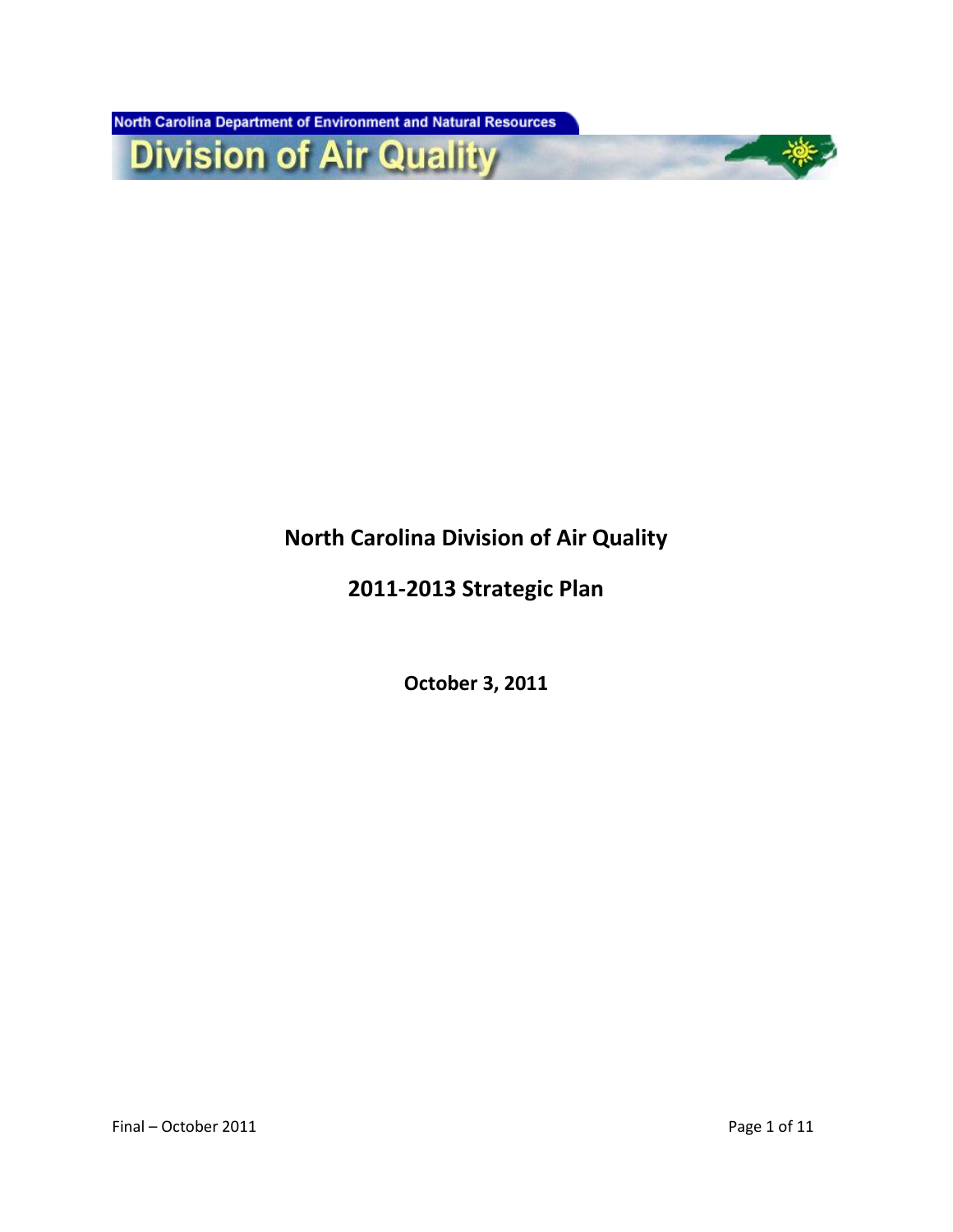### **Our Mission Statement**

To Protect and Improve the Outdoor Air Quality of North Carolina

The Division of Air Quality (DAQ) works with the state's citizens to protect and improve outdoor, or ambient, air quality in North Carolina for the health, benefit and economic well-being of all. To carry out this mission, the DAQ has programs to operate a statewide air quality monitoring network to measure the level of pollutants in the outdoor air, develop and implement plans to meet future air quality initiatives, assure compliance with air quality rules, and educate, inform and assist the public with regard to air quality issues.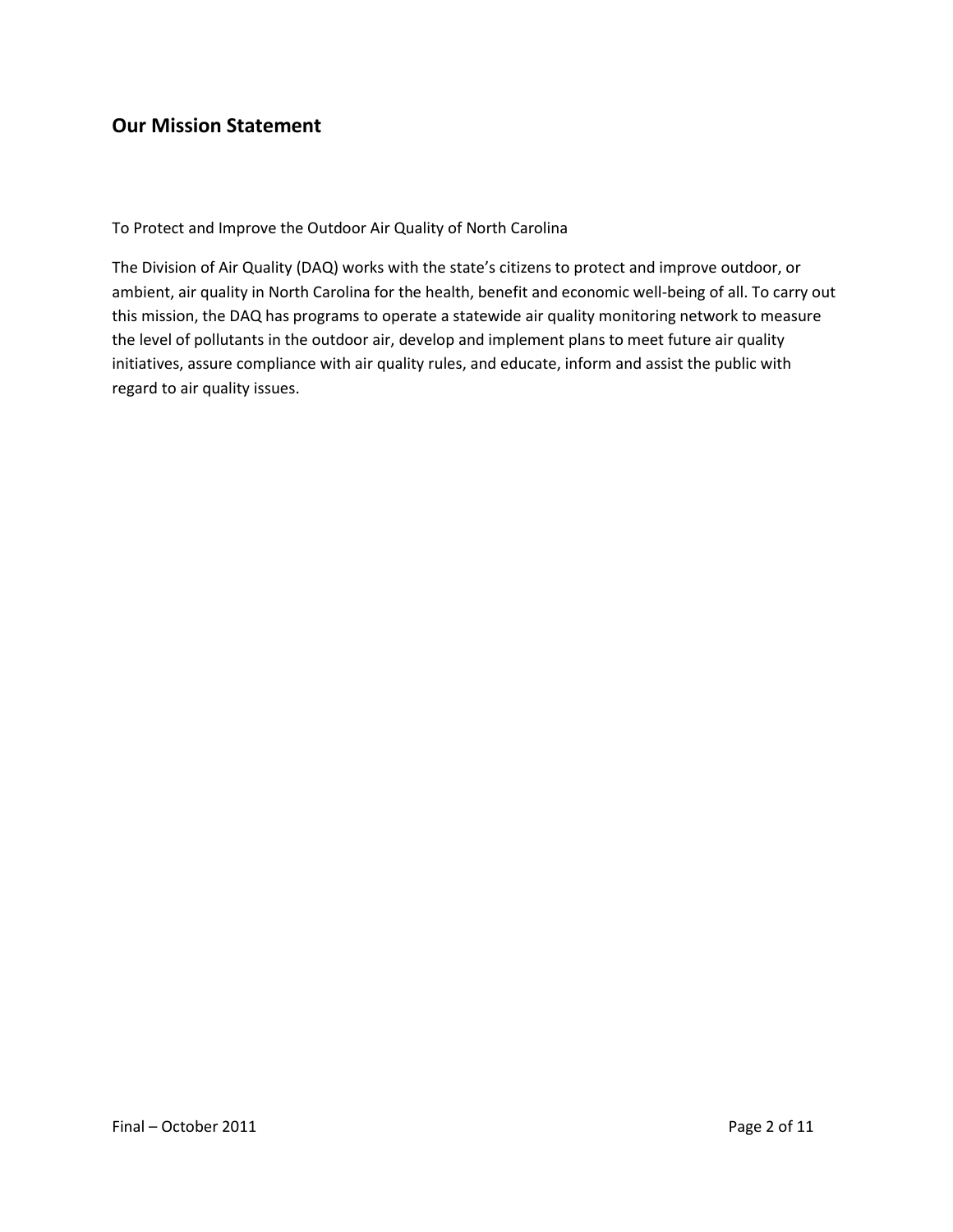### **Our Guiding Principles**

- **Integrity** We are truthful, ethical and lawful in carrying out our mission.
- **Accountability**  We are responsible for our decisions and reliable in producing results.
- **Commitment**  We meet the department's mission and vision and the needs of our customers.
- **Respect**  We regard everyone with dignity and provide consistent services to each other and our customers.
- **Quality**  We effectively and efficiently provide services and products that serve the department's mission.
- **Transparency**  We use the expectations of our customers and partners as the focal point for communicating, educating setting priorities, developing programs and executing our business processes and services.
- **Professionalism** We meet our mission by always conducting ourselves with the highest standards of professionalism.
- **Teamwork**  We are a valued and integral member of the team of departments that comprise North Carolina state government.
- **Communication –** We communicate clearly and effectively, and exchange ideas freely with our staff, customers, partners, and throughout state government.
- **•** Work Ethic We honor our roles as public servants by demonstrating hard work and productivity in the public trust.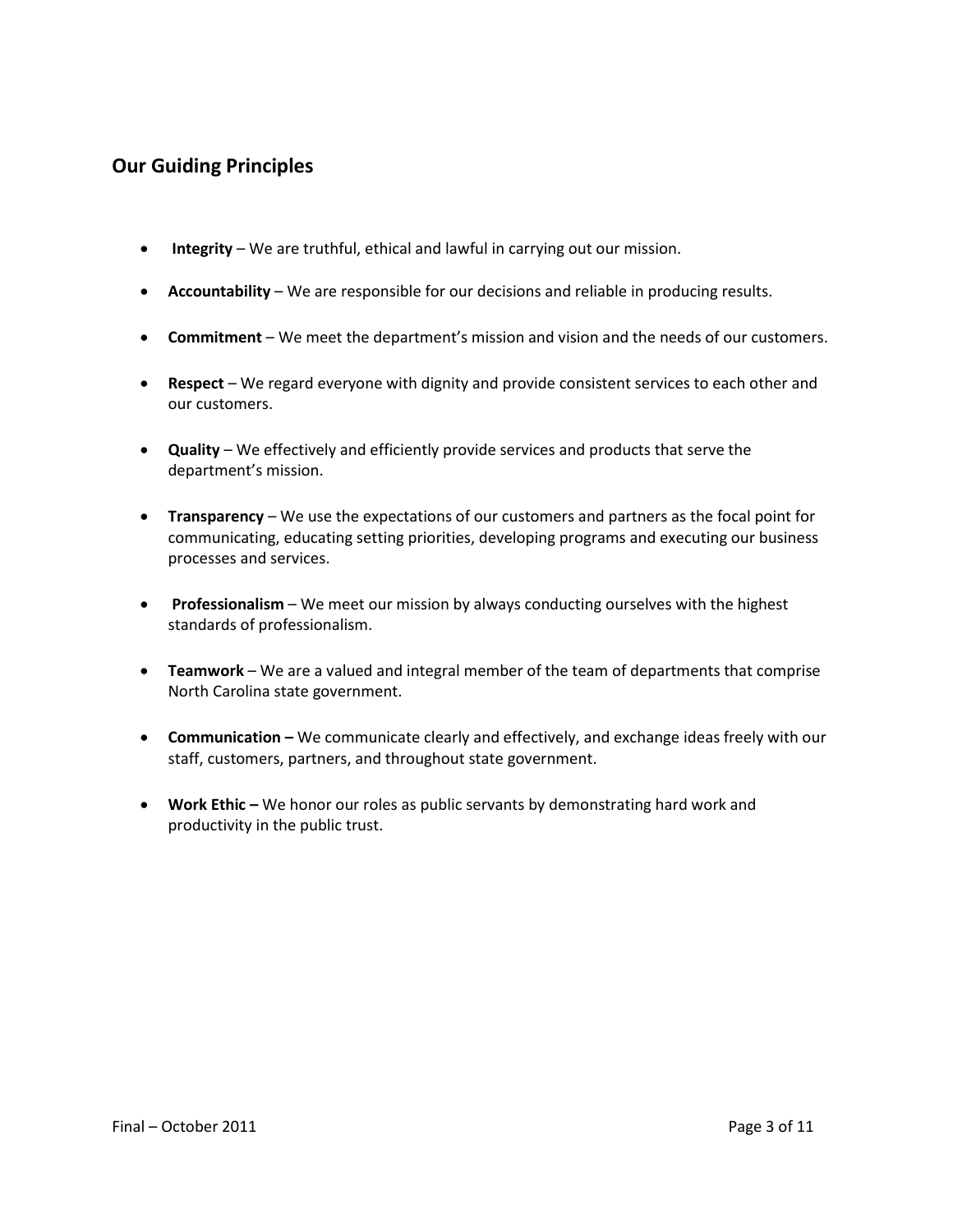#### **Our Vision**

To have a program that:

- Has a motivated staff that shares a common vision of providing clean air for all of the citizens of North Carolina
- Is highly effective; achieves its goals expeditiously
- Is highly efficient; provides maximum product for minimum cost and effort
- Creates a place where staff wants to make a career-long commitment by rewarding high achievers and offers cross-training or rotational experiences that support employee education and career growth opportunities
- Fosters the development of strong managers who have the respect and support of their staff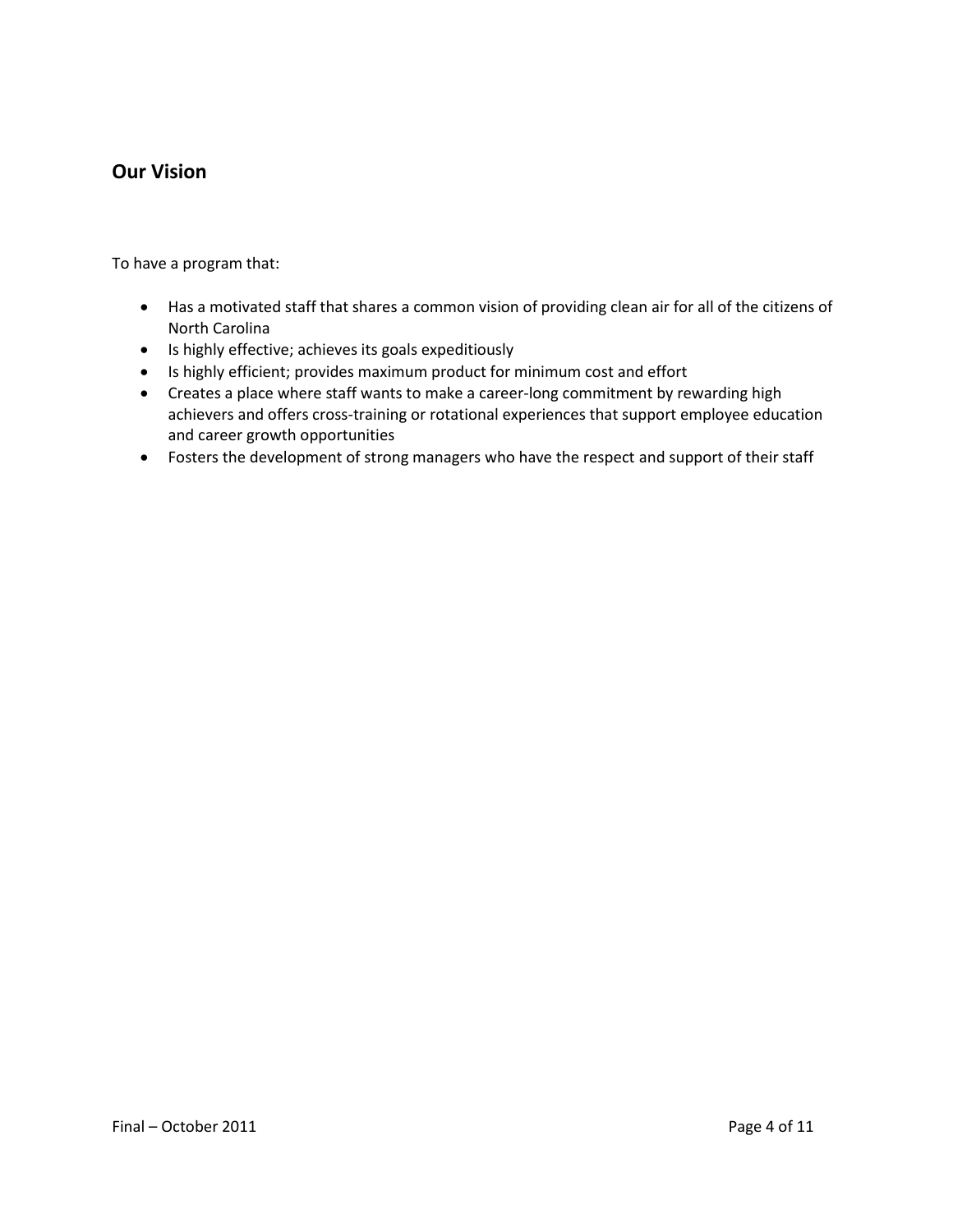### **Areas Where Continuous Attention and Improvement are Needed**

- Intra-divisional and inter-divisional communication
- Employee career development and training
- **•** Employee retention
- More widespread understanding of our goals by all of our employees
- An acceptance of the "big picture" of what we need to accomplish vs. a much narrower unit-byunit vision of our purpose
- Consistency across the Division
- Metrics for tracking productivity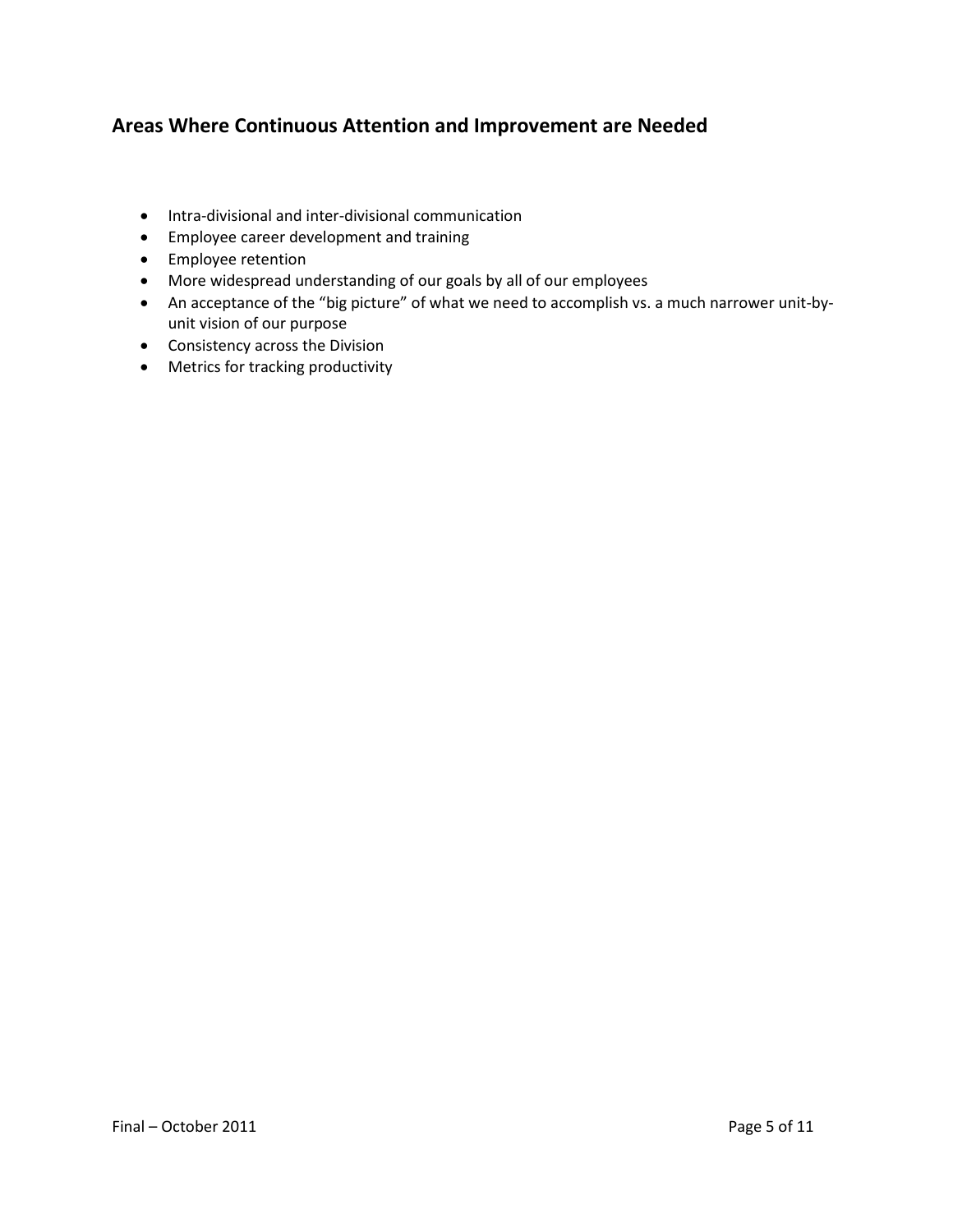#### **Our Priorities**

- **Operate a Statewide Air Quality Monitoring Network to Measure the Level of Pollutants in the Outdoor Air**
- **Develop and Implement Plans to Meet Future Air Quality Initiatives**
- **Assure Compliance with Air Quality Rules**
- **Provide Education and Outreach to the Citizens of North Carolina**
- **Strive for Organizational Effectiveness**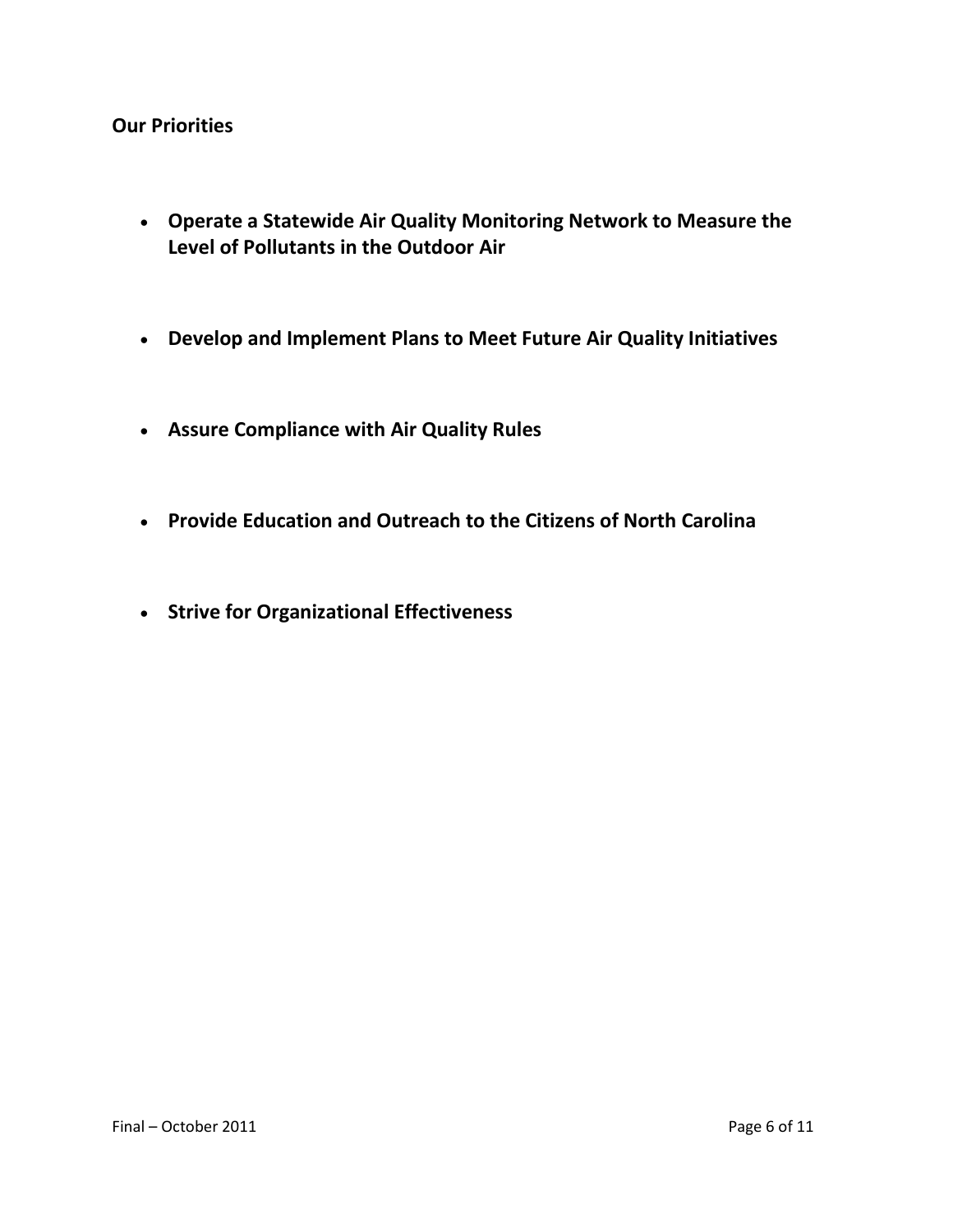## **Operate a Statewide Air Quality Monitoring Network to Measure the Level of Pollutants in the Outdoor Air**

The backbone of our air quality program is the Ambient Air Quality Monitoring Network. The DAQ operates a statewide network of scientific instruments to monitor an array of outdoor air pollutants. When you consider air quality in NC, the first question to ask is "How clean is the air?" and for the answer you go to the Ambient Air Quality Monitoring Network. You'll turn to different groups to answer subsequent questions such as "Is that clean enough?" and "What actions are needed to make it cleaner?" But eventually you'll ask "Did those actions work?" and you'll return to the Ambient Air Quality Monitoring Network.

- Determine which pollutants need to be monitored where, and how.
- Develop effective and consistent standards of instrument operation and maintenance, sample collection, and data analysis.
- Train and maintain an effective and highly efficient team to operate, maintain, and repair the instruments.
- Enhance information sharing, standardization and resolution of differences through the Ambient Monitoring Workgroup.
- Collect the air samples and perform scientific analysis.
- Compile and quality assure the data and provide reports to internal staff and the public in a variety of ways including the DAQ web site.
- Perform special studies as necessary.
- Be alert to special conditions that can impact the collected samples, such as fires.
- Provide data in real-time to the public.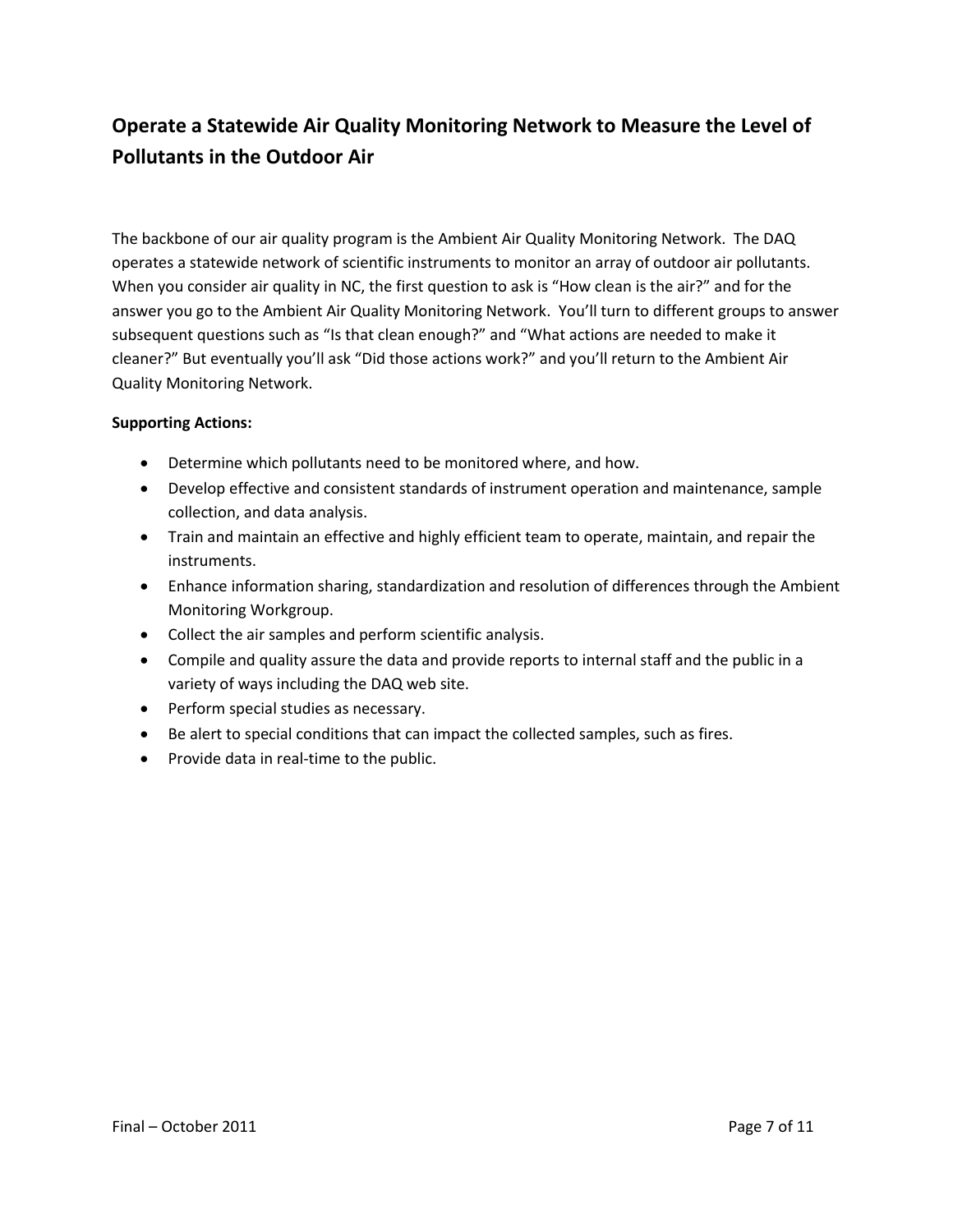### **Develop and Implement Plans to Meet Future Air Quality Initiatives**

The USEPA establishes national standards that are the same for all states. With the ambient air quality monitoring network results in hand, it's time to compare our air with the federal standards and ask "Is that clean enough?" If not, the DAQ develops air quality rules and plans to address those air quality problems that impact human health, welfare and the economic well-being of all. To answer the question, "What actions are needed to make it cleaner?" air pollution control strategies are identified and evaluated based on multiple factors including pollution reduction potential, cost and ease of implementation. In addition to addressing the current federal standards for a variety of pollutants, DAQ also evaluates emerging programs to improve the state's or region's air quality. Specifically, anticipated federal or state rules and legislative actions to reduce emissions of air toxics, greenhouse gases, mercury, nitrogen and ammonia are evaluated and assessed to determine the benefits and impacts to all affected groups in NC.

- Ensure air quality rules and plans are developed within the statutory framework provided.
- Meet all deadlines established by the Clean Air Act, USEPA, or the State of NC.
- Work closely with Federal, State and Local governments, local air quality programs, and all other stakeholders to develop action plans to improve air quality.
- Develop an emissions inventory of sources of pollutants.
- Partner with appropriate stakeholders to effectively reduce mobile source emissions from cars and trucks.
- Evaluate regulatory programs for potential duplicative or outdated programs and recommend changes where appropriate.
- Continue to be a leader in regional organizations aimed at improving ambient air quality.
- Initiate appropriate greenhouse gas mitigation measures as federal or state rules or legislative actions require.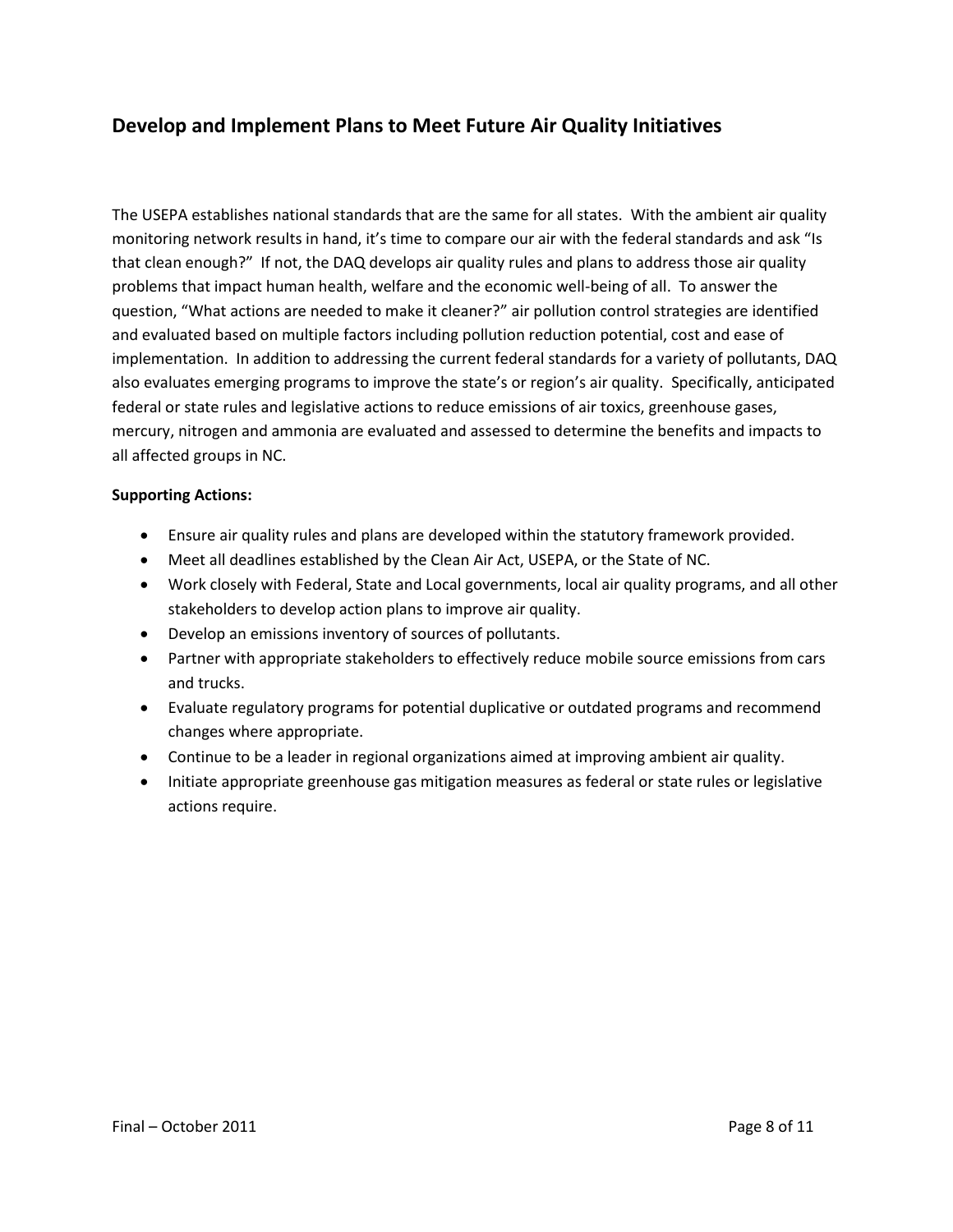### **Assure Compliance with Air Quality Rules**

Up to this point, we've monitored the air and we've identified strategies for protecting and improving air quality. Now we get those solutions installed so that the process of cleaning up the air can begin. The DAQ informs the regulated community on air quality rules, assists regulated entities in understanding how the rules apply, and performs periodic inspections to ensure ongoing compliance. Some sources are required to be permitted, while others are not. Permits establish regulatory requirements and operating parameters for a facility to demonstrate compliance and for the DAQ field staff to verify compliance with applicable rules. Ultimately, if a regulated entity violates an air quality rule, the DAQ compliance assurance team has the responsibility of pursuing appropriate enforcement actions.

- Ensure compliance with air quality rules through inspections, assistance, education and outreach.
- Consistently develop clear and enforceable permits.
- Streamline permitting requirements as rules allow and promote continuous improvement in the permit issuance process.
- Perform timely permit reviews to increase customer service satisfaction.
- Develop and maintain an effective and highly efficient team of permit writers and compliance inspectors through education, on-the-job training and information sharing.
- Enhance information sharing, standardization and resolution of differences through the DAQ Workgroups. Ensure that all staff has access to each of these workgroups and understands their roles in improving DAQ's effectiveness.
- Ensure that violations of rules are managed effectively through timely issuance of clear, unambiguous and correct Notices of Deficiency, Notices of Violation and enforcement actions, when appropriate. Continuously monitor this process and seek changes through the appropriate workgroup.
- Address citizen inquiries and complaints in a timely and professional manner.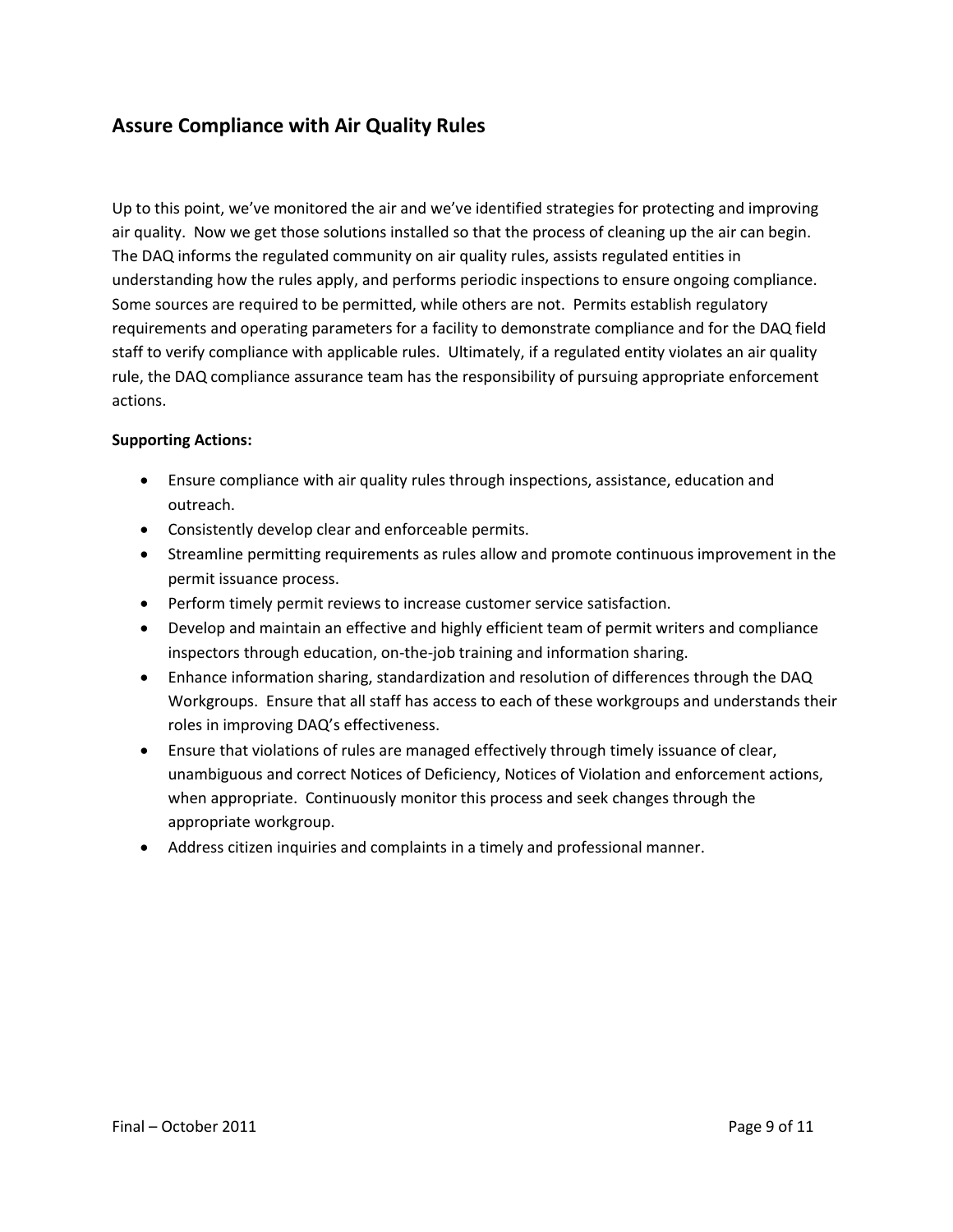### **Provide Education and Outreach to the Citizens of North Carolina**

It's common for people to assume that an air quality problem is caused by big factories with billowing smokestacks – and to discount their OWN contribution. Small things can add up to be a major problem; things like not maintaining one's car, wasting energy, or failing to properly dispose of household items. The DAQ strives to fully inform, educate and involve the public with regard to air quality issues through our publications, web site, public meetings, hearings, notices and news releases. Communication should be a two-way street with the division striving to inform and educate the public about air quality issues while seeking input from citizens, local governments, regulated sources, business and industry, environmental groups and other stakeholders. Due to the complex and ever-changing nature of air quality issues, DAQ has a responsibility to inform, educate and involve the public about air pollution problems and regulatory efforts aimed at solving those problems. Such outreach should be accomplished through a range of efforts including: brochures and other publications, the DAQ web site, public notices, news releases, public meetings and hearings, email notification lists and social media.

- Develop and update brochures and other publications dealing with key air quality issues. Update existing publications as needed to incorporate new information and regulatory changes. Develop new publications to deal with emerging issues.
- Maintain a web site that is comprehensive, organized and simple to navigate. Post new information as soon as possible, particularly information about public meetings, news releases, calendar events, rule changes and real-time monitoring data.
- Actively involve the public and stakeholders in air quality issues by seeking their input through public meetings, notices, hearings, email notification lists, social media and other means.
- Provide ready access to news media about air quality issues through interviews, press releases, Web site, public meetings and information requests.
- Operate an Air Awareness Program aimed at educating and informing the public about air quality problems and encouraging voluntarily actions to reduce air pollution.
- Enhance the air quality forecasting program, as determined by changes in air standards, population, non-attainment areas and emerging issues.
- Continue efforts through the Open Burning Outreach Team to achieve better public awareness and compliance with outdoor burning rules.
- Develop exhibit and promotional materials that reflect key air quality issues for use at public meetings and events. Participate in events such as the State Fair that can reach large numbers of people.